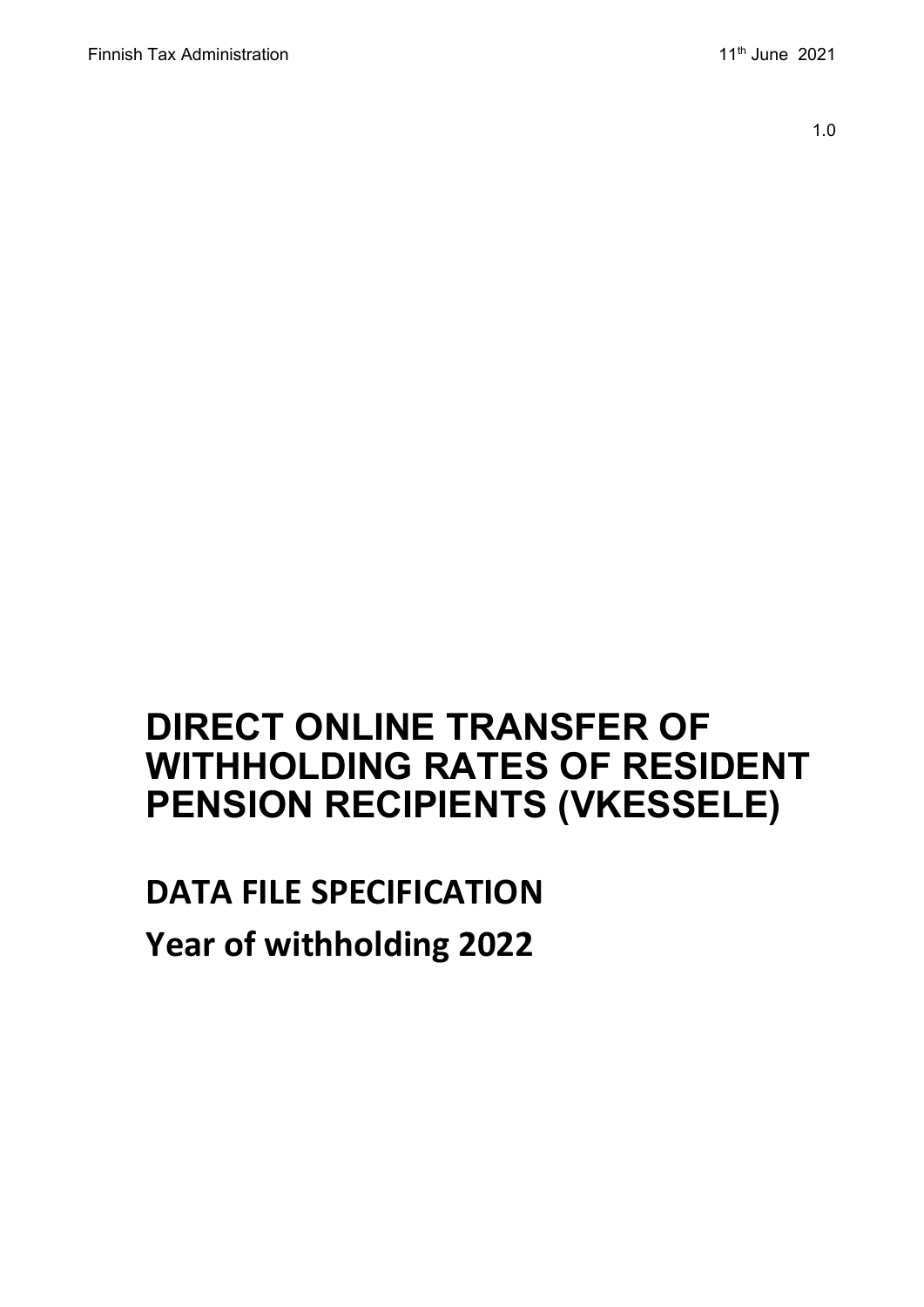## **TABLE OF CONTENTS**

| 1  | <b>INTRODUCTION</b>                                          | 3                       |
|----|--------------------------------------------------------------|-------------------------|
|    | 2 DESCRIPTION OF THE INFORMATION FLOW AND SUBMITTAL OF FILES | 3                       |
|    | 2.1                                                          |                         |
| 3  | <b>PERIOD OF VALIDITY</b>                                    | $\boldsymbol{4}$        |
| 4  | <b>COMBINED INFORMATION FLOWS</b>                            | $\overline{\mathbf{4}}$ |
| 5. | <b>CHANGES TO THE PREVIOUS VERSION</b>                       | 4                       |
| 6  | <b>DATA FORMAT SPECIFICATION</b>                             | 5                       |
|    | 7 AUTOMATED CHECK PROCESSES                                  | 6                       |
| 8  | <b>MESSAGES</b>                                              | 6                       |
|    | 9 TYPE OF PAYMENT CODE OF THE PENSION PAYMENT                | 6                       |
|    | <b>10 PENSION START DATE</b>                                 | 8                       |
|    | 11 CODE FOR SUCCESSFUL/NON-SUCCESSFUL REQUEST                | 8                       |
|    | <b>12 EXAMPLE</b>                                            | 8                       |
|    |                                                              |                         |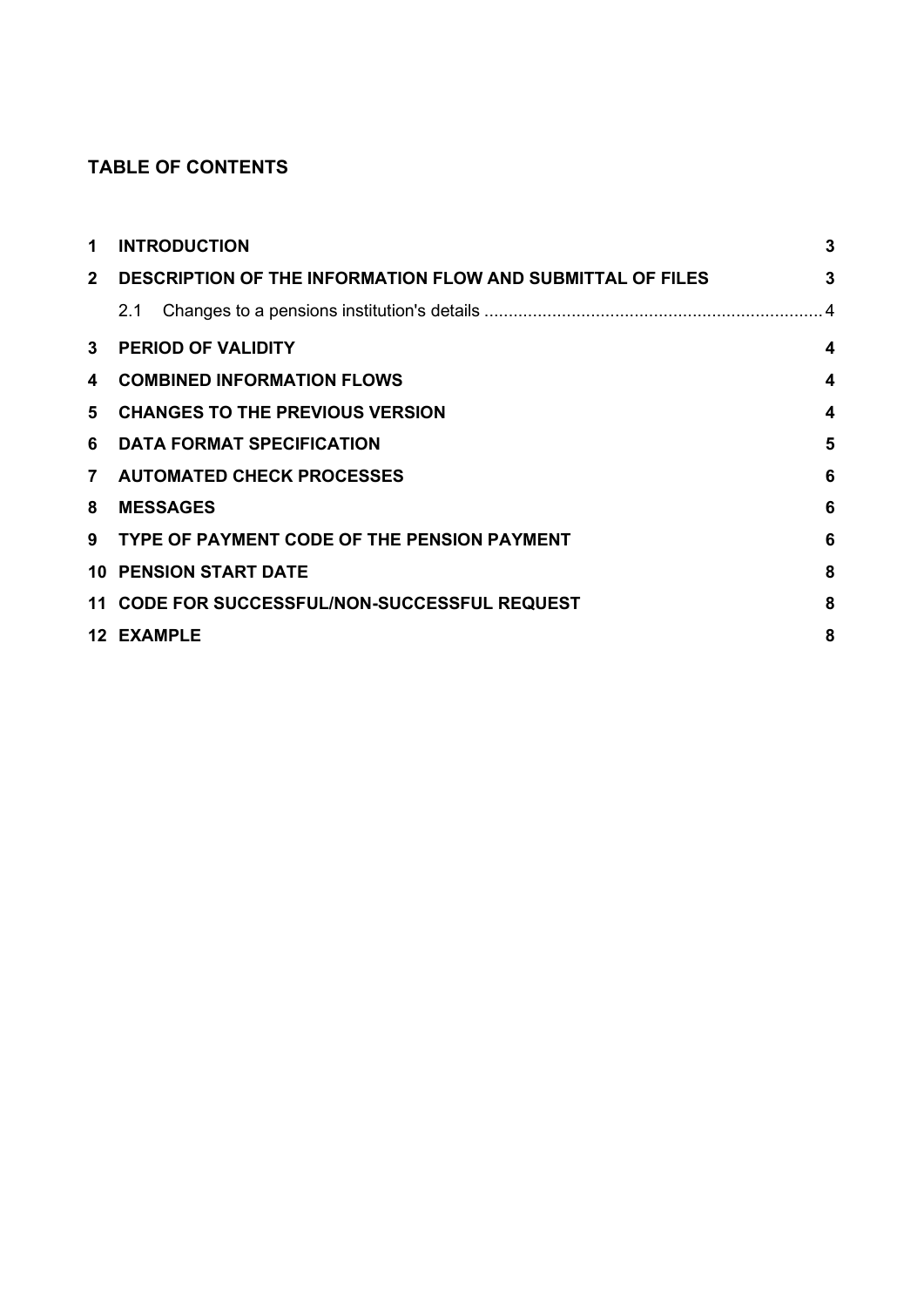#### **Change history**

| Date                       | <b>Version</b> | <b>Description</b>      |
|----------------------------|----------------|-------------------------|
| 11 <sup>th</sup> June 2021 | 1.0            | First version published |

#### <span id="page-2-0"></span>**1 INTRODUCTION**

This guidance explains the structure of the required inbound file and the check procedures that follow. For more information, see [General](https://www.vero.fi/contentassets/38c6e70f10b342cdba4716e904c3edbf/sahkoisen-ilmoittamisen-yleiskuvaus_6.4versio_engl.pdf)  [description for electronic filing of information returns \(pdf\)](https://www.vero.fi/contentassets/38c6e70f10b342cdba4716e904c3edbf/sahkoisen-ilmoittamisen-yleiskuvaus_6.4versio_engl.pdf) *(tax.fi > About us > IT developers > Data format specifications> General description for electronic filing of information returns)*.

## <span id="page-2-1"></span>**2 DESCRIPTION OF THE INFORMATION FLOW AND SUBMITTAL OF FILES**

For information on how to make a request for online transfer, on the procedures involved and on the e-services available for the transfer, see the instructions titled [Resident recipients of pension benefits](https://www.vero.fi/contentassets/4be5ede7345a4b32a394d7a230ae807c/finnish-tax-administration-finnish-resident-recipients-of-pension-benefits--instructions-for-direct-online-transfers-of-withholding-data-preassessment-year-2022.pdf)  [instructions for direct transfers of withholding data on pensions, 2022 \(pdf\)](https://www.vero.fi/contentassets/4be5ede7345a4b32a394d7a230ae807c/finnish-tax-administration-finnish-resident-recipients-of-pension-benefits--instructions-for-direct-online-transfers-of-withholding-data-preassessment-year-2022.pdf) (*tax.fi > About us > IT developers > Data format specifications > Direct transfers and other e-filings > Form/instructions*)

Guidance and Data File Specifications are posted each year at [Direct](https://www.vero.fi/en/About-us/it_developer/data-format-specifications/specifications__direct_data_transfers_a/)  [transfers and other e-filings](https://www.vero.fi/en/About-us/it_developer/data-format-specifications/specifications__direct_data_transfers_a/) (*tax.fi > IT\_developers > Data format specifications > [Direct transfers and other e-filings](https://www.vero.fi/en/About-us/it_developer/data-format-specifications/specifications__direct_data_transfers_a/)).*

For more information on how filers must identify themselves electronically, and on the specific positions where the check routine for authorizations is effected in the information flow, click [Methods of sign-in, Roles, rights to](https://www.ilmoitin.fi/webtamo/sivut/IlmoituslajiRoolit?kieli=en&tv=VKESSELE)  [represent organizations](https://www.ilmoitin.fi/webtamo/sivut/IlmoituslajiRoolit?kieli=en&tv=VKESSELE) (*[Ilmoitin.fi > Instructions and templates > Methods](https://www.ilmoitin.fi/webtamo/sivut/IlmoituslajiRoolit?tv=VSY02C)  [of sign-in, Roles, rights to represent organizations](https://www.ilmoitin.fi/webtamo/sivut/IlmoituslajiRoolit?tv=VSY02C)*).

Based on the Business ID of the party making the request, the answer file sent back will include the corresponding sets of data. Based on the Business ID of the pensions institution, the system will print the name of the institution on the letters and correspondence that go to the pension recipient.

If the IT service provider needs to divide the files that have been requested by one and the same Business ID into several different sets, there are additional spaces can be used for this purpose. They are the positions 61 to 67, and positions 98 to 120. The The Tax Administration will not alter the values in these positions.

Enquiries by e-mail to:

tiedonsiirto(at)vero.fi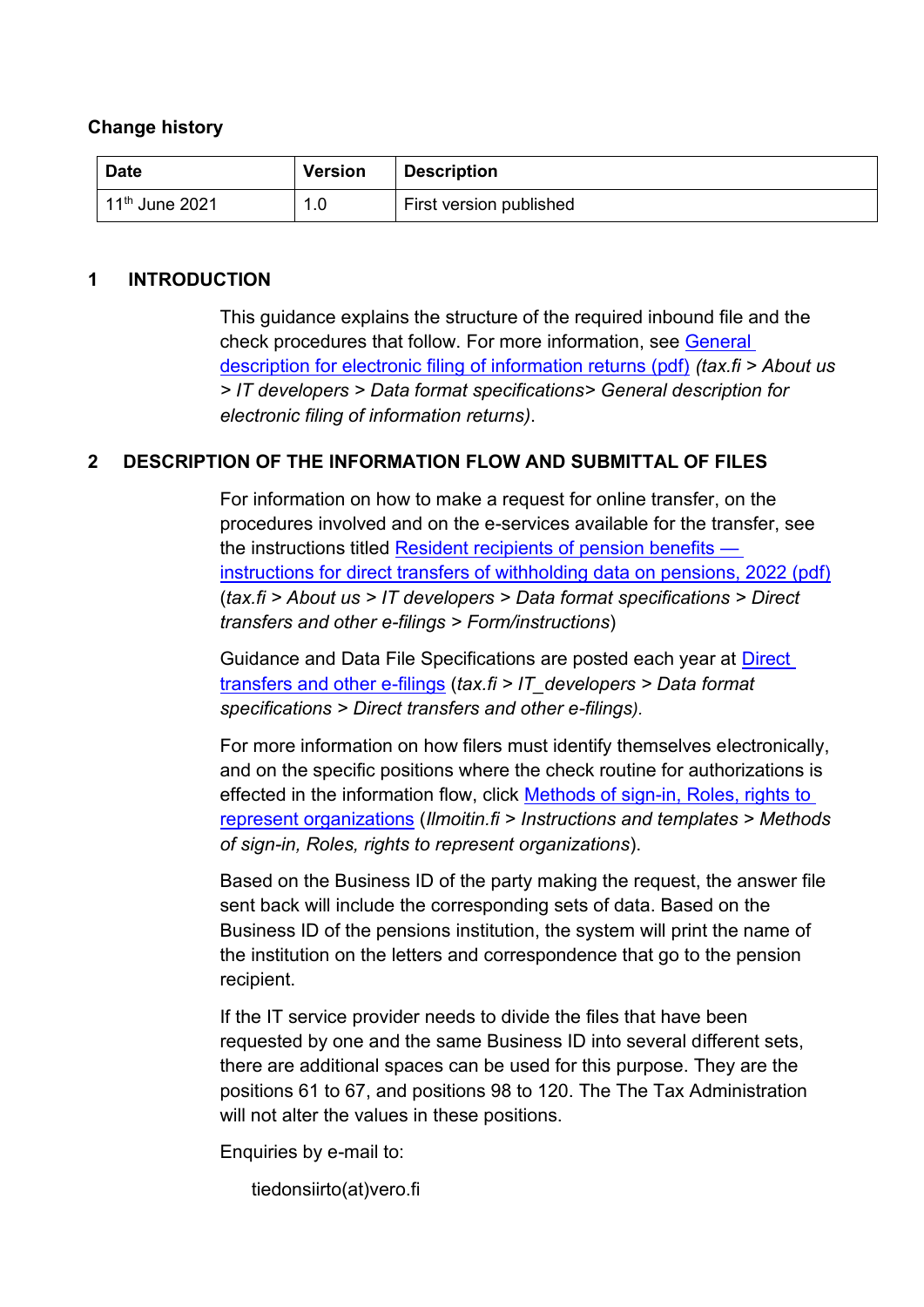## <span id="page-3-0"></span>**2.1 Changes to a pensions institution's details**

Any changes to the pensions institution's name or address details must be reported to the Tax Administration osoitteeseen tiedonsiirto(at)vero.fi

## <span id="page-3-1"></span>**3 PERIOD OF VALIDITY**

This specification sets out the requirements of file formatting that will become available on 14 September 2021 in Ilmoitin.fi, first for testing (https://testi.ilmoitin.fi/), and as of 28 September 2021, in the live environment. They will then continue to be in force until a new version of this specification is released.

The last date for requests is 8 November 2021.

## <span id="page-3-2"></span>**4 COMBINED INFORMATION FLOWS**

You may not send us any other data flows in the same file with this data flow.

## <span id="page-3-3"></span>**5 CHANGES TO THE PREVIOUS VERSION**

|     |          | Version   Position   Data element | <b>Description</b>   |
|-----|----------|-----------------------------------|----------------------|
| 1.0 | $9 - 12$ | Year of withholding               | The year is changed. |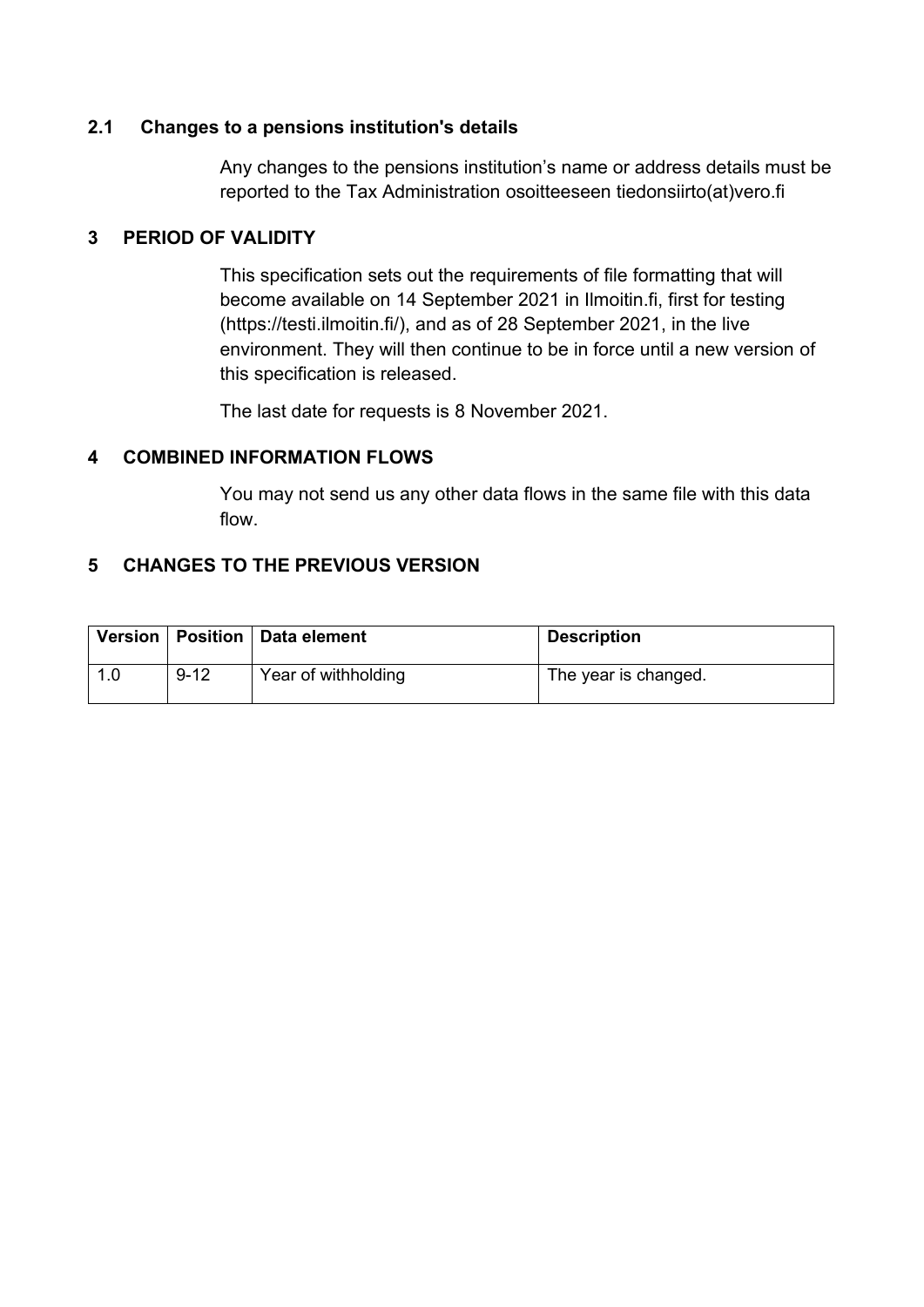## <span id="page-4-0"></span>**6 DATA FORMAT SPECIFICATION**

## **Setup of the request file**

| <b>Positio</b><br>$\mathsf{n}$ | P <br><b>V</b> | <b>L/T</b> Description                                                                                                                                                    | <b>Format</b>     | <b>Values</b>                                                                                        |
|--------------------------------|----------------|---------------------------------------------------------------------------------------------------------------------------------------------------------------------------|-------------------|------------------------------------------------------------------------------------------------------|
|                                |                |                                                                                                                                                                           |                   |                                                                                                      |
| $1 - 8$                        | P              | Identifier                                                                                                                                                                | AN <sub>8</sub>   | <b>VKESSELE</b>                                                                                      |
| $9 - 12$                       | P              | Year of withholding<br>The year of withholding is the calendar year in<br>which the tax card becomes effective, i.e. the year<br>for which the withholding data is given. | <b>VVVV</b>       | 2022                                                                                                 |
| $13 - 23$                      | $\mathsf{P}$   | Pension recipient's personal identity code                                                                                                                                | HETU <sub>2</sub> |                                                                                                      |
| 24-32                          | P              | Business id of the sender of the request                                                                                                                                  | <b>YTUNNUS2</b>   |                                                                                                      |
| $33 - 41$                      | P              | Pension payer's Business ID<br>Enter the data element even if it was already given<br>earlier.                                                                            | <b>YTUNNUS2</b>   |                                                                                                      |
| 42                             | P              | Currency for pension income: euro                                                                                                                                         | N <sub>1</sub>    | $\mathbf{1}$                                                                                         |
| 43-52                          | P              | Pension income for 2022                                                                                                                                                   | $+N10$            |                                                                                                      |
| 53-54                          | P              | Type of payment code of the pension payment<br>See 9. Type of payment code of the pension<br>payment                                                                      | AN <sub>2</sub>   | A,03,04,24,<br>25,06,07,O,<br>12, 13, 14, 15,<br>AA, AB, C, CL,<br>F1, V1, V2, V3,<br>V <sub>4</sub> |
| 55-60                          | V              | Pension start date<br>See 10. Pension start date                                                                                                                          | <b>VVVVKK</b>     |                                                                                                      |
| 61-76                          |                | Additional space                                                                                                                                                          |                   |                                                                                                      |
| 77-93                          | V              | Insurance number                                                                                                                                                          | <b>AN17</b>       |                                                                                                      |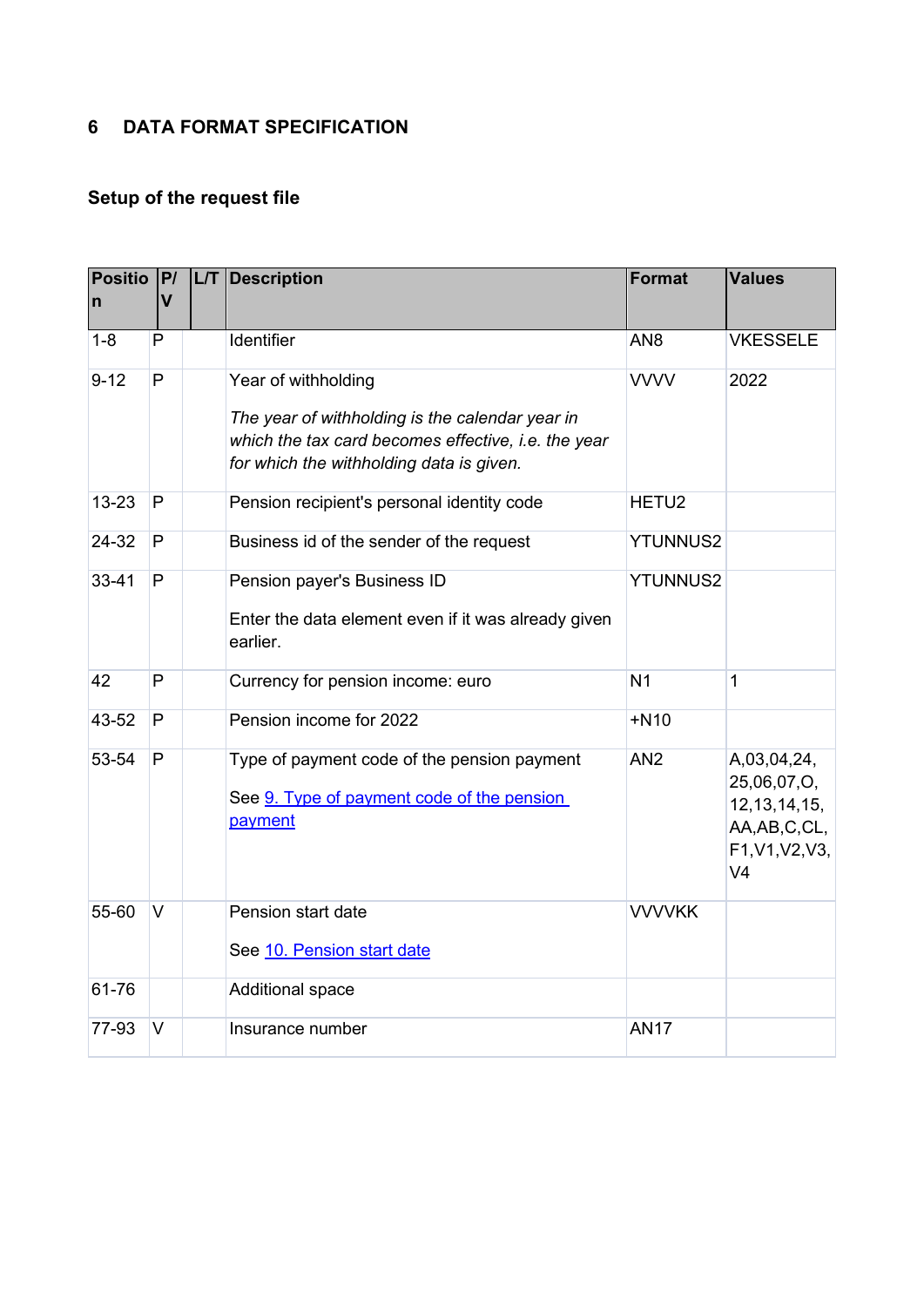## **Setup of the Tax Administration's answer file**

| <b>Positio</b><br>In | P | <b>Description</b>                                                                               | <b>Format</b>  | <b>Value</b> |
|----------------------|---|--------------------------------------------------------------------------------------------------|----------------|--------------|
| 94-96                |   | Withholding percentage rate for pensions                                                         | N <sub>3</sub> |              |
| 97                   |   | Code for successful/non-successful request<br>See 11. Code for successful/non-successful request | N1             |              |
| 98-120               |   | Additional space                                                                                 |                |              |

## <span id="page-5-0"></span>**7 AUTOMATED CHECK PROCESSES**

The check routines will be run only on request material.

| New/<br>Changed | ID  | <b>Description of rule</b>                                                                                                                                                                         |
|-----------------|-----|----------------------------------------------------------------------------------------------------------------------------------------------------------------------------------------------------|
|                 | 120 | The required record length is 120 characters.<br>#294; Length of a fixed-length entry is too short. Pad the record with<br>blankspaces so it reaches the required length as per the Specification. |

#### <span id="page-5-1"></span>**8 MESSAGES**

Not applicable to this information flow.

## <span id="page-5-2"></span>**9 TYPE OF PAYMENT CODE OF THE PENSION PAYMENT**

A = National pension (save A in position 53 and leave position 54 empty)

03 = Employment pension from private and public sectors, and years-ofservice pension.

Old-age pension, disability pension, unemployment pension, veteran's pension and early old-age pension and rehabilitation subsidy

04 = Beneficiary's pension and survivors' pensions, when the requirements of EU Social Security Regulation or EU Basic Regulation are met. Do not enter here survivors' pensions based on accident insurance and traffic insurance or survivors' pensions paid by Kela.

24 = Part-time pension and partial early old-age pension

25 = Partial disability pension and partial rehabilitation subsidy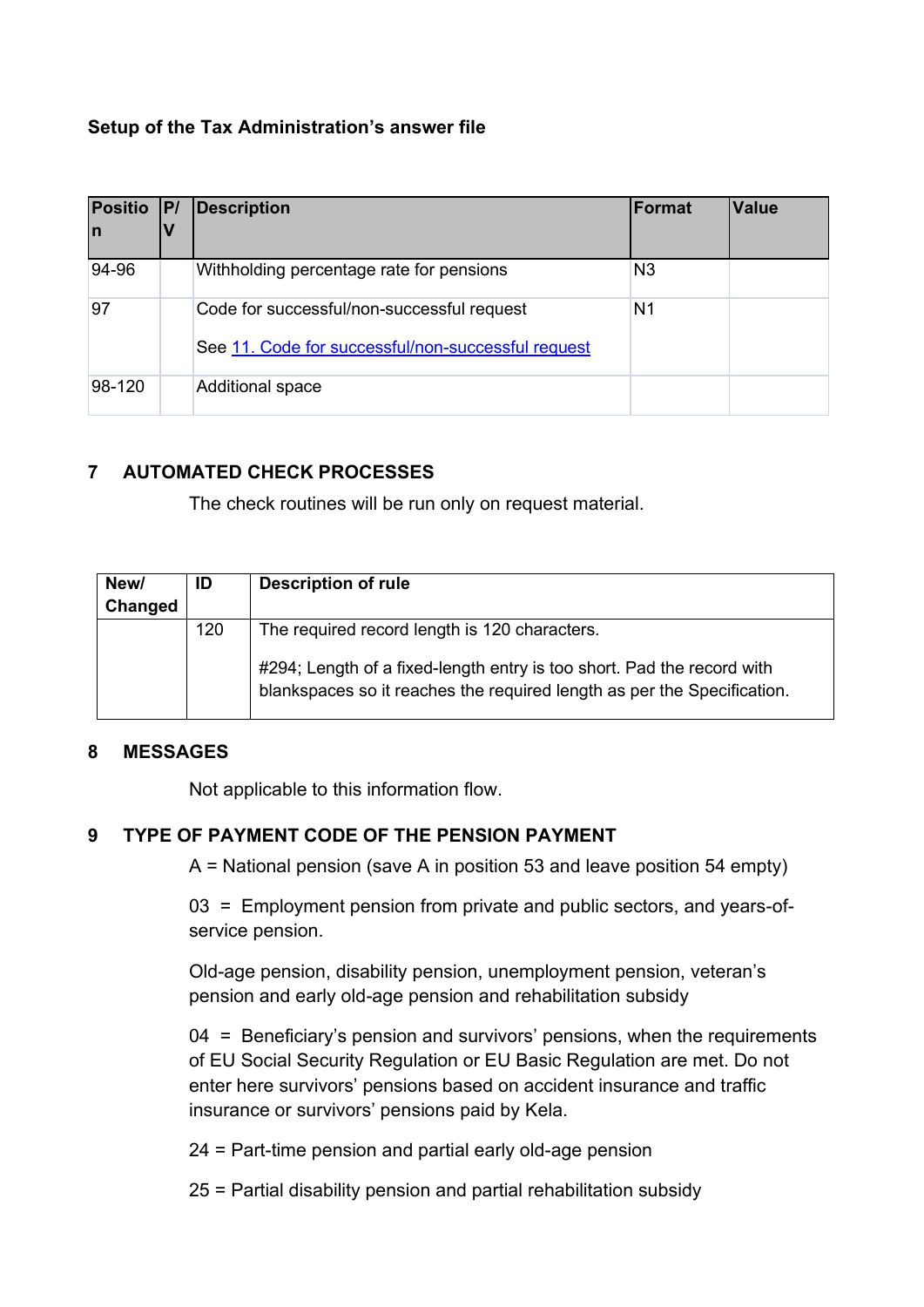06 = Farm-closure pension and change-of-generation pension

07 = Other pensions treated as earned income (except 13 and F1), including disability pension based on third-party liability insurance and survivors' pensions when the requirements of EU Social Security Regulation or EU Basic Regulation are not met.

O = Survivors' pensions paid by Kela (surviving spouse's continuing pension, orphan's pension) (save O in position 53 and leave position 54 empty)

12 = Farm-closure compensation

13 = The earnings-related portion of a pension based on voluntary pension insurance and payments based on a long-term savings contract and treated as earned income. Use payment type 13 also for pensions (when the requirements of EU regulations are not met) paid to EU officials based on voluntary pension insurance.

14 = The capital-income portion of a pension based on voluntary pension insurance and payments based on a long-term savings contract

15 = Pensions on which only the health care contribution of health insurance, if any, is withheld.

AA = Guarantee pension

AB = Pension assistance

C = Pension based on statutory accident insurance

Enter here workers' compensation pension and survivors' pensions based on statutory or voluntary accident insurance and protection, when the requirements of EU Social Security Regulation or EU Basic Regulation are met. (save C in position 53 and leave position 54 empty)

CL = Pension based on mandatory traffic insurance

Enter here disability pension and survivors' pensions based on statutory traffic insurance and protection, when the requirements of EU Social Security Regulation or EU Basic Regulation are not met

F1 = Pensions to EU officials based on voluntary pension insurance and treated as earned income (when requirements of EU regulations are not met), tax raised by 20% (enter the original euro amount without the 20% increase)

V1 = Pensions based on voluntary individual pension insurance and treated as capital income, tax raised by 20% (enter the original euro amount without the 20% increase)